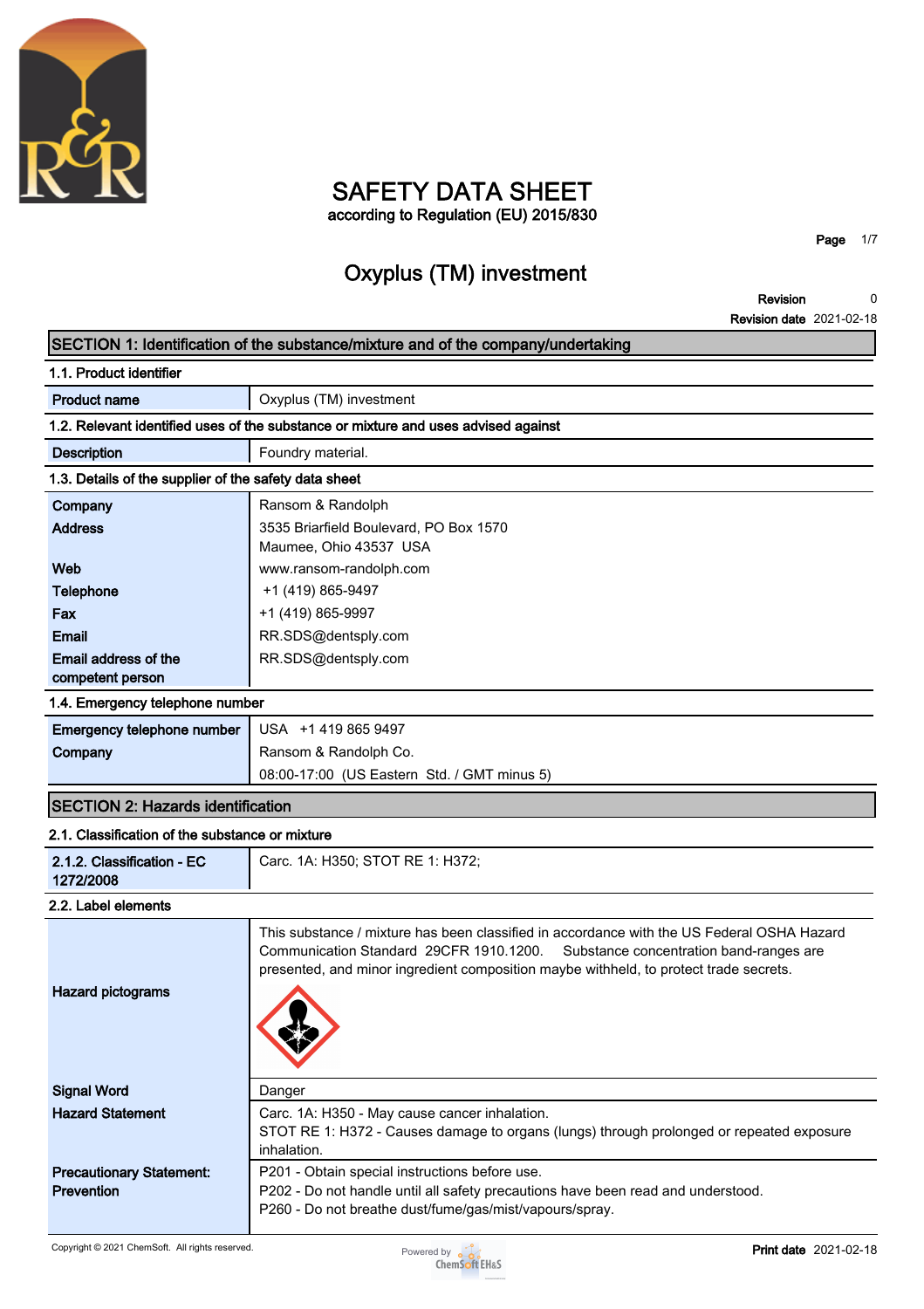| 2.2. Label elements                                |                                                                                                                                                                                                                                                                           |
|----------------------------------------------------|---------------------------------------------------------------------------------------------------------------------------------------------------------------------------------------------------------------------------------------------------------------------------|
|                                                    | P264 - Wash (hands) thoroughly after handling.<br>P270 - Do no eat, drink or smoke when using this product.<br>P280 - Wear protective gloves/protective clothing/eye protection/face protection.<br>P285 - In case of inadequate ventilation wear respiratory protection. |
| <b>Precautionary Statement:</b>                    | P308+P313 - IF exposed or concerned: Get medical advice/attention.                                                                                                                                                                                                        |
| Response                                           | P314 - Get medical advice/attention if you feel unwell.                                                                                                                                                                                                                   |
| <b>Precautionary Statement:</b><br><b>Storage</b>  | P405 - Store locked up.                                                                                                                                                                                                                                                   |
| <b>Precautionary Statement:</b><br><b>Disposal</b> | P501 - Dispose of contents/container to local and national regulations                                                                                                                                                                                                    |
| 2.3. Other hazards                                 |                                                                                                                                                                                                                                                                           |
| Other hazards                                      | Product contains respirable crystalline silica (RCS).                                                                                                                                                                                                                     |
| <b>Further information</b>                         |                                                                                                                                                                                                                                                                           |
|                                                    | Not applicable. PBT and vPvB assessment.                                                                                                                                                                                                                                  |

### **SECTION 3: Composition/information on ingredients**

#### **3.2. Mixtures**

#### **EC 1272/2008**

| <b>Chemical Name</b>                       | Index No. | CAS No.    | EC No.    | <b>REACH Registration</b><br><b>Number</b> | Conc.<br>(% | Classification                               |
|--------------------------------------------|-----------|------------|-----------|--------------------------------------------|-------------|----------------------------------------------|
| quartz (conc. $>1.0\%$ )                   |           | 14808-60-7 | 238-878-4 |                                            |             | 70 - 80% Carc. 1A: H350; STOT RE 1:<br>H372: |
| Mono ammonium phosphate                    |           | 7722-76-1  | 231-764-5 |                                            | $10 - 20%$  |                                              |
| silica (cristobalite conc. $\ge$ /= 1.0 %) |           | 14464-46-1 | 238-455-4 |                                            |             | 1 - 10% Carc. 1A: H350; STOT RE 1:<br>H372:  |
| Magnesium Oxide                            |           | 01309-48-4 | 215-171-9 |                                            | $1 - 10%$   |                                              |

#### **Further information**

**Full text for all Risk Phrases mentioned in this section are displayed in Section 16.**

## **SECTION 4: First aid measures**

#### **4.1. Description of first aid measures**

| Inhalation                              | Move the exposed person to fresh air.                                           |
|-----------------------------------------|---------------------------------------------------------------------------------|
| Eye contact                             | Rinse immediately with plenty of water for 15 minutes holding the eyelids open. |
| <b>Skin contact</b>                     | Wash with soap and water.                                                       |
| Ingestion                               | Drink 1 to 2 glasses of water. DO NOT INDUCE VOMITING.                          |
|                                         | 4.2. Most important symptoms and effects, both acute and delayed                |
| Inhalation                              | May cause irritation to respiratory system.                                     |
| Eye contact                             | May cause irritation to eyes.                                                   |
| <b>Skin contact</b>                     | May cause irritation to skin.                                                   |
| Ingestion                               | May cause irritation to mucous membranes.                                       |
|                                         | 4.3. Indication of any immediate medical attention and special treatment needed |
| Inhalation                              | Seek medical attention if irritation or symptoms persist.                       |
| Eye contact                             | Seek medical attention if irritation or symptoms persist.                       |
| <b>Skin contact</b>                     | Seek medical attention if irritation or symptoms persist.                       |
| Ingestion                               | Seek medical attention if irritation or symptoms persist.                       |
| <b>SECTION 5: Firefighting measures</b> |                                                                                 |

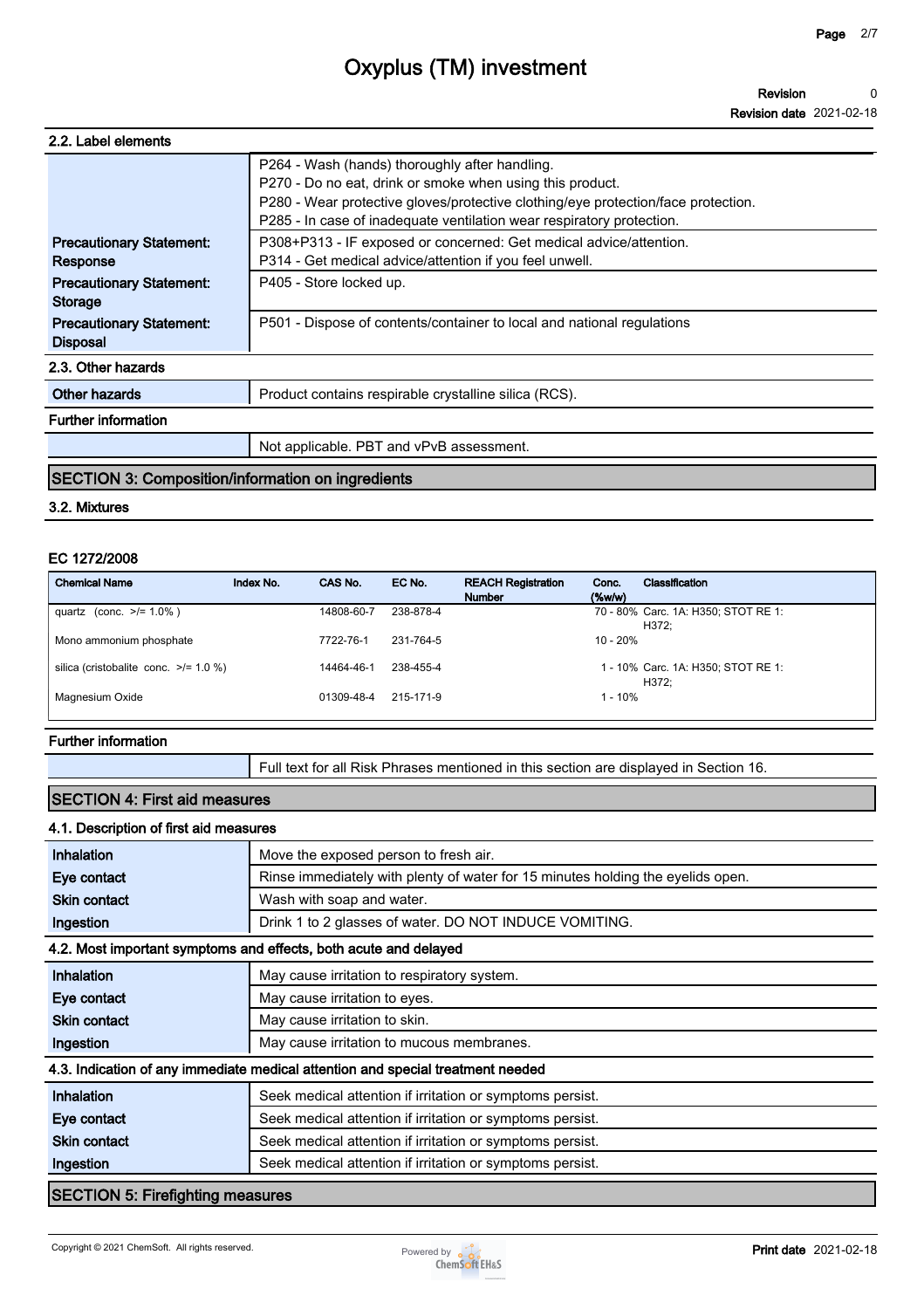**Revision Revision date 2021-02-18 0**

| 5.1. Extinguishing media                                          |                                                                                                                                                                                                                                      |
|-------------------------------------------------------------------|--------------------------------------------------------------------------------------------------------------------------------------------------------------------------------------------------------------------------------------|
|                                                                   | Use extinguishing media appropriate to the surrounding fire conditions.                                                                                                                                                              |
| 5.2. Special hazards arising from the substance or mixture        |                                                                                                                                                                                                                                      |
|                                                                   | Burning produces irritating, toxic and obnoxious fumes.                                                                                                                                                                              |
| 5.3. Advice for firefighters                                      |                                                                                                                                                                                                                                      |
|                                                                   | Self-contained breathing apparatus. Wear suitable protective clothing.                                                                                                                                                               |
| <b>SECTION 6: Accidental release measures</b>                     |                                                                                                                                                                                                                                      |
|                                                                   | 6.1. Personal precautions, protective equipment and emergency procedures                                                                                                                                                             |
|                                                                   | Avoid raising dust.                                                                                                                                                                                                                  |
| 6.2. Environmental precautions                                    |                                                                                                                                                                                                                                      |
|                                                                   | Use appropriate container to avoid environmental contamination.                                                                                                                                                                      |
| 6.3. Methods and material for containment and cleaning up         |                                                                                                                                                                                                                                      |
|                                                                   | Avoid raising dust. Clean the area using a vacuum cleaner. Transfer to suitable, labelled<br>containers for disposal.                                                                                                                |
| 6.4. Reference to other sections                                  |                                                                                                                                                                                                                                      |
|                                                                   | See section [2, 8 & 13] for further information.                                                                                                                                                                                     |
| <b>SECTION 7: Handling and storage</b>                            |                                                                                                                                                                                                                                      |
| 7.1. Precautions for safe handling                                |                                                                                                                                                                                                                                      |
|                                                                   | Avoid formation of dust. Ensure adequate ventilation of the working area. <. OEL: Occupational<br>exposure limit. In case of insufficient ventilation, wear suitable respiratory equipment.                                          |
|                                                                   | Do not eat, drink or smoke in areas where this product is used or stored. Wash hands after<br>handling the product.                                                                                                                  |
| 7.2. Conditions for safe storage, including any incompatibilities |                                                                                                                                                                                                                                      |
|                                                                   | Keep containers tightly closed.                                                                                                                                                                                                      |
| 7.3. Specific end use(s)                                          |                                                                                                                                                                                                                                      |
|                                                                   | Foundry material.                                                                                                                                                                                                                    |
| <b>SECTION 8: Exposure controls/personal protection</b>           |                                                                                                                                                                                                                                      |
| 8.1. Control parameters                                           |                                                                                                                                                                                                                                      |
|                                                                   | all respirable crystalline silica - sum of all types - quartz + cristobalite TWA PEL OSHA (respirable<br>fraction) 0.050 mg/m3<br>Action Level OSHA (respirable fraction) 0.025 mg/m3.<br>Exposure limits - Monoammonium phosphate - |
|                                                                   | 5 mg/m3 TWA OSHA PEL (respirable fraction)<br>15 mg/m3 TWA OSHA PEL (total dust).                                                                                                                                                    |
|                                                                   | exposure llimits magnesium oxide - 10 mg/m3 TWA ACGIH (inhalable), 15 mg/m3 TWA OSHA<br>PEL (total particulate as fume).                                                                                                             |
| 8.2. Exposure controls                                            |                                                                                                                                                                                                                                      |
| 8.2.1. Appropriate engineering                                    | Ensure adequate ventilation of the working area. <. OEL: Occupational exposure limit.                                                                                                                                                |
| controls                                                          |                                                                                                                                                                                                                                      |
| 8.2.2. Individual protection<br>measures                          | Wear:. Protective clothing. applicable international Standards are. EN13982, ANSI 103 or =.                                                                                                                                          |

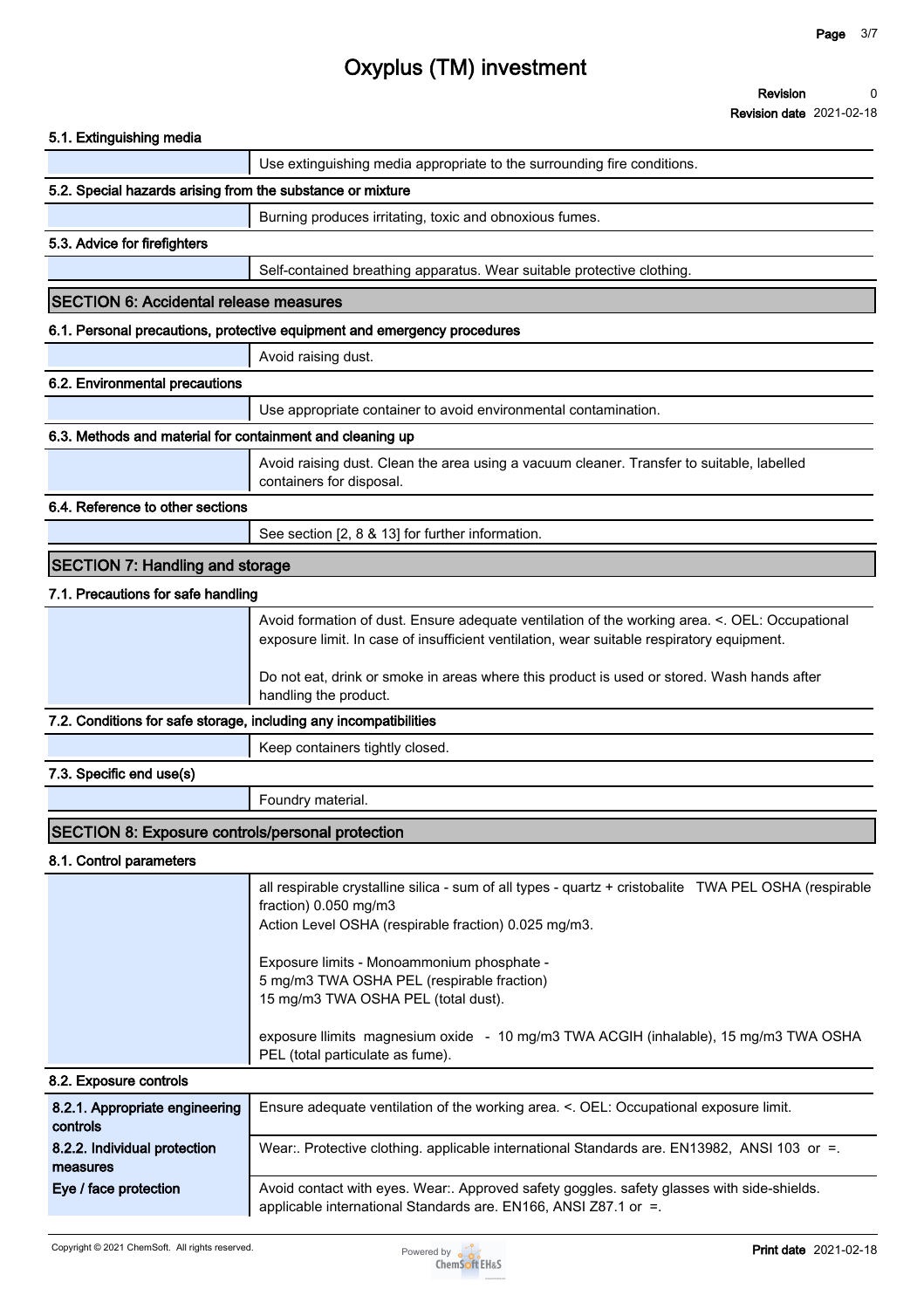| 8.2. Exposure controls                    |                                                                                                                                                                                                                                                                    |
|-------------------------------------------|--------------------------------------------------------------------------------------------------------------------------------------------------------------------------------------------------------------------------------------------------------------------|
| Skin protection -<br>Handprotection       | Avoid contact with skin. Wear suitable gloves. applicable international Standards are. EN374,<br>ASTM F1001 or $=$ .                                                                                                                                               |
| <b>Respiratory protection</b>             | Exposure above the recommended occupational exposure limit (OEL) may cause adverse health<br>effects.<br>After selection by a Qualified person. Wear: Suitable respiratory equipment. applicable<br>international Standards are. EN140, EN143, ASTM F2704-10 or =. |
| 8.2.3. Environmental exposure<br>controls | Use appropriate container to avoid environmental contamination.                                                                                                                                                                                                    |

# **9.1. Information on basic physical and chemical properties**

| Appearance Powder                              |                                           |
|------------------------------------------------|-------------------------------------------|
|                                                | Colour Light green                        |
|                                                | <b>Odour</b>   Odourless                  |
|                                                | $pH$ 6 - 8                                |
| Melting point $\approx 1710$ °C                |                                           |
|                                                | Freezing Point   Not applicable.          |
| Initial boiling point   Not applicable.        |                                           |
|                                                | Flash point   Not applicable.             |
|                                                | <b>Evaporation rate</b> No data available |
| Vapour pressure   Not applicable.              |                                           |
|                                                | Vapour density   Not applicable.          |
|                                                | Relative density $3$ (H2O = 1 $@$ 20 °C)  |
|                                                | Fat Solubility   Not applicable.          |
| <b>Partition coefficient</b> No data available |                                           |
| Autoignition temperature Not applicable.       |                                           |
|                                                | Viscosity   No data available             |
| <b>Oxidising properties</b> Not applicable.    |                                           |
|                                                | Solubility   Insoluble in water           |

## **9.2. Other information**

|                                       | <b>Conductivity</b> No data available |
|---------------------------------------|---------------------------------------|
|                                       | Surface tension   No data available   |
|                                       | Gas group Not applicable.             |
| Benzene Content Not applicable.       |                                       |
|                                       | Lead content Not applicable.          |
| VOC (Volatile organic Not applicable. |                                       |
|                                       |                                       |

## **SECTION 10: Stability and reactivity**

| 10.1. Reactivity                         |                                 |
|------------------------------------------|---------------------------------|
|                                          | Not applicable.                 |
| 10.2. Chemical stability                 |                                 |
|                                          | Stable under normal conditions. |
| 10.3. Possibility of hazardous reactions |                                 |
|                                          | No Significant Hazard.          |
| 10.4. Conditions to avoid                |                                 |
|                                          | Moisture.                       |
| AAF Leeses Alti-second-la                |                                 |

#### **10.5. Incompatible materials**

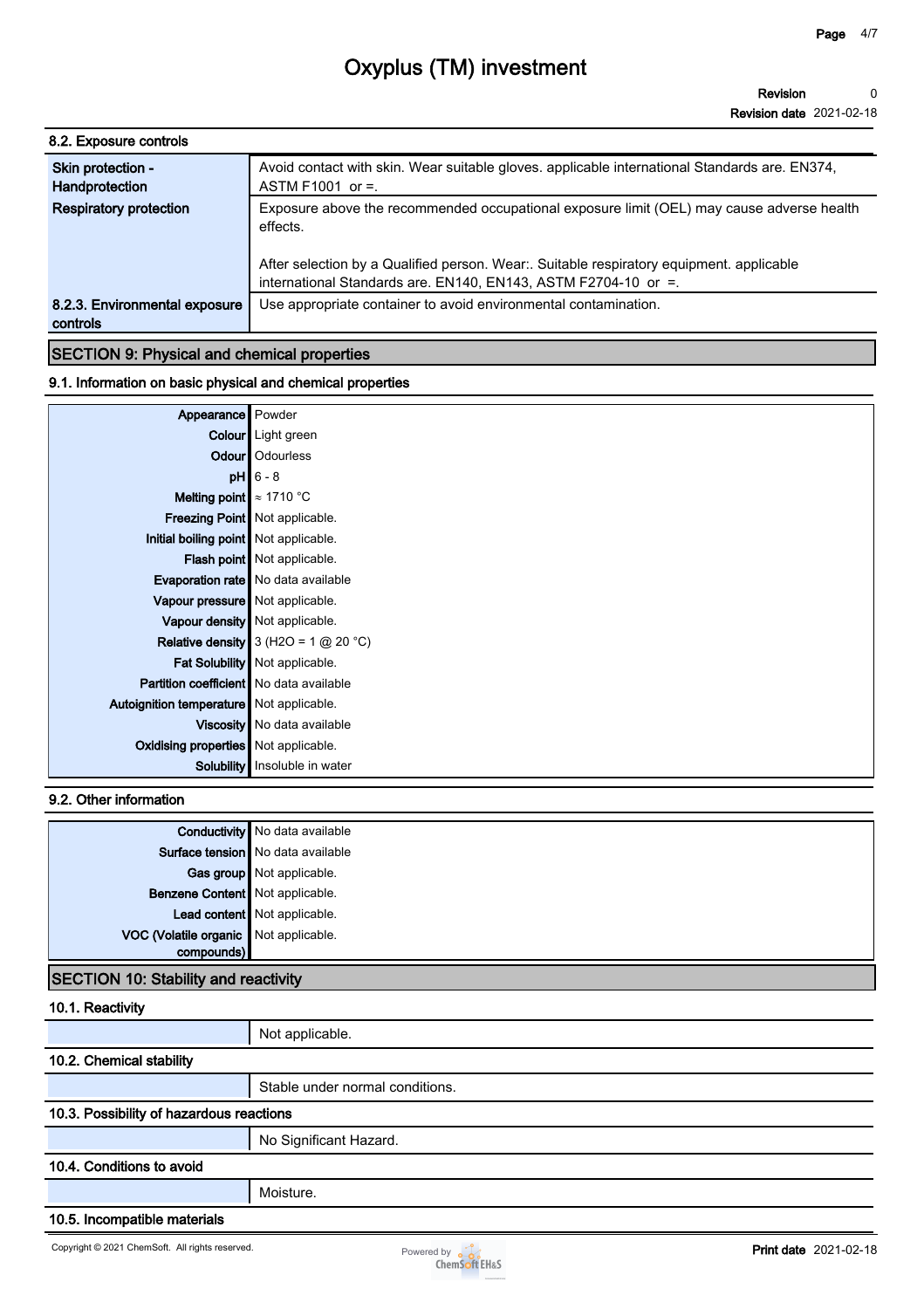| 10.5. Incompatible materials |
|------------------------------|
|------------------------------|

#### **No Significant Hazard.**

## **10.6. Hazardous decomposition products**

**Hazardous Decomposition Products (silica): Crystalline silica will dissolve in hydrofluoric acid and produce silicone tetrafluoride. Reaction with water or acids generates heat.**

## **SECTION 11: Toxicological information**

| 11.1. Information on toxicological effects |                                                                                                                                                                                                                                                                                                                                                                                                                                                                                                                                                                                                                                                                                                                                                                                                                                                                                                                                                                                                                                                                                                                                                                                                                                                                  |
|--------------------------------------------|------------------------------------------------------------------------------------------------------------------------------------------------------------------------------------------------------------------------------------------------------------------------------------------------------------------------------------------------------------------------------------------------------------------------------------------------------------------------------------------------------------------------------------------------------------------------------------------------------------------------------------------------------------------------------------------------------------------------------------------------------------------------------------------------------------------------------------------------------------------------------------------------------------------------------------------------------------------------------------------------------------------------------------------------------------------------------------------------------------------------------------------------------------------------------------------------------------------------------------------------------------------|
| <b>Acute toxicity</b>                      | Based on available data, the classification criteria are not met.                                                                                                                                                                                                                                                                                                                                                                                                                                                                                                                                                                                                                                                                                                                                                                                                                                                                                                                                                                                                                                                                                                                                                                                                |
| Skin corrosion/irritation                  | Prolonged or repeated exposure may cause irritation to skin and mucous membranes.                                                                                                                                                                                                                                                                                                                                                                                                                                                                                                                                                                                                                                                                                                                                                                                                                                                                                                                                                                                                                                                                                                                                                                                |
| Serious eye damage/irritation              | No irritation expected.                                                                                                                                                                                                                                                                                                                                                                                                                                                                                                                                                                                                                                                                                                                                                                                                                                                                                                                                                                                                                                                                                                                                                                                                                                          |
| Respiratory or skin<br>sensitisation       | No sensitizaton effects reported.                                                                                                                                                                                                                                                                                                                                                                                                                                                                                                                                                                                                                                                                                                                                                                                                                                                                                                                                                                                                                                                                                                                                                                                                                                |
| Germ cell mutagenicity                     | No mutagenic effects reported.                                                                                                                                                                                                                                                                                                                                                                                                                                                                                                                                                                                                                                                                                                                                                                                                                                                                                                                                                                                                                                                                                                                                                                                                                                   |
| Carcinogenicity                            | Known Human Carcinogens (Category 1).                                                                                                                                                                                                                                                                                                                                                                                                                                                                                                                                                                                                                                                                                                                                                                                                                                                                                                                                                                                                                                                                                                                                                                                                                            |
| <b>Reproductive toxicity</b>               | No observed effect level. No observed effect concentration.                                                                                                                                                                                                                                                                                                                                                                                                                                                                                                                                                                                                                                                                                                                                                                                                                                                                                                                                                                                                                                                                                                                                                                                                      |
| STOT-single exposure                       | No known adverse health effects.                                                                                                                                                                                                                                                                                                                                                                                                                                                                                                                                                                                                                                                                                                                                                                                                                                                                                                                                                                                                                                                                                                                                                                                                                                 |
| STOT-repeated exposure                     | Chronic effects<br>Prolonged inhalation of respirable crystalline silica<br>In 1997, the International Agency for Research on Cancer (IARC) concluded that crystalline silica<br>inhaled from occupational sources can cause lung cancer in humans. However it pointed out that<br>not all industrial circumstances, nor all crystalline silica types, were to be incriminated. (IARC<br>Monographs on the evaluation of the carcinogenic risks of chemicals to humans, Silica, silicates<br>dust and organic fibers, 1997, Vol. 68, IARC, Lyon, France). In June 2003, the European<br>Commission's Scientific Committee for Occupational Exposure Limits (SCOEL) concluded:<br>"that the main effect in humans of the inhalation of respirable crystalline silica is silicosis. There is<br>sufficient information to conclude that the relative lung cancer risk is increased in persons with<br>silicosis (and apparently, not in employees without silicosis exposed to silica dust in quarries and<br>in the ceramic industry). Therefore, preventing the onset of silicosis will also reduce the cancer<br>risk. Since a clear threshold for silicosis development cannot be identified, any reduction of<br>exposure will reduce the risk of silicosis." |
|                                            | (SCOEL SUM Doc 94-final on respirable crystalline silica, June 2003)<br>There is a body of evidence supporting the fact that increased cancer risk would be limited to<br>people already suffering from silicosis. Worker protection against silicosis should be assured by<br>respecting the existing regulatory occupational exposure limits and implementing additional risk<br>management measures where required (see Section 16).                                                                                                                                                                                                                                                                                                                                                                                                                                                                                                                                                                                                                                                                                                                                                                                                                          |
| <b>Aspiration hazard</b>                   | No Significant Hazard.                                                                                                                                                                                                                                                                                                                                                                                                                                                                                                                                                                                                                                                                                                                                                                                                                                                                                                                                                                                                                                                                                                                                                                                                                                           |
| Repeated or prolonged<br>exposure          | Inhalation may cause coughing, tightness of the chest and irritation of the respiratory system.                                                                                                                                                                                                                                                                                                                                                                                                                                                                                                                                                                                                                                                                                                                                                                                                                                                                                                                                                                                                                                                                                                                                                                  |
| <b>SECTION 12: Ecological information</b>  |                                                                                                                                                                                                                                                                                                                                                                                                                                                                                                                                                                                                                                                                                                                                                                                                                                                                                                                                                                                                                                                                                                                                                                                                                                                                  |
|                                            |                                                                                                                                                                                                                                                                                                                                                                                                                                                                                                                                                                                                                                                                                                                                                                                                                                                                                                                                                                                                                                                                                                                                                                                                                                                                  |

## **12.2. Persistence and degradability**

**No data is available on this product.**

### **12.3. Bioaccumulative potential**

**Does not bioaccumulate.**

### **Partition coefficient**

**Oxyplus (TM) investment No data available**

#### **12.4. Mobility in soil**

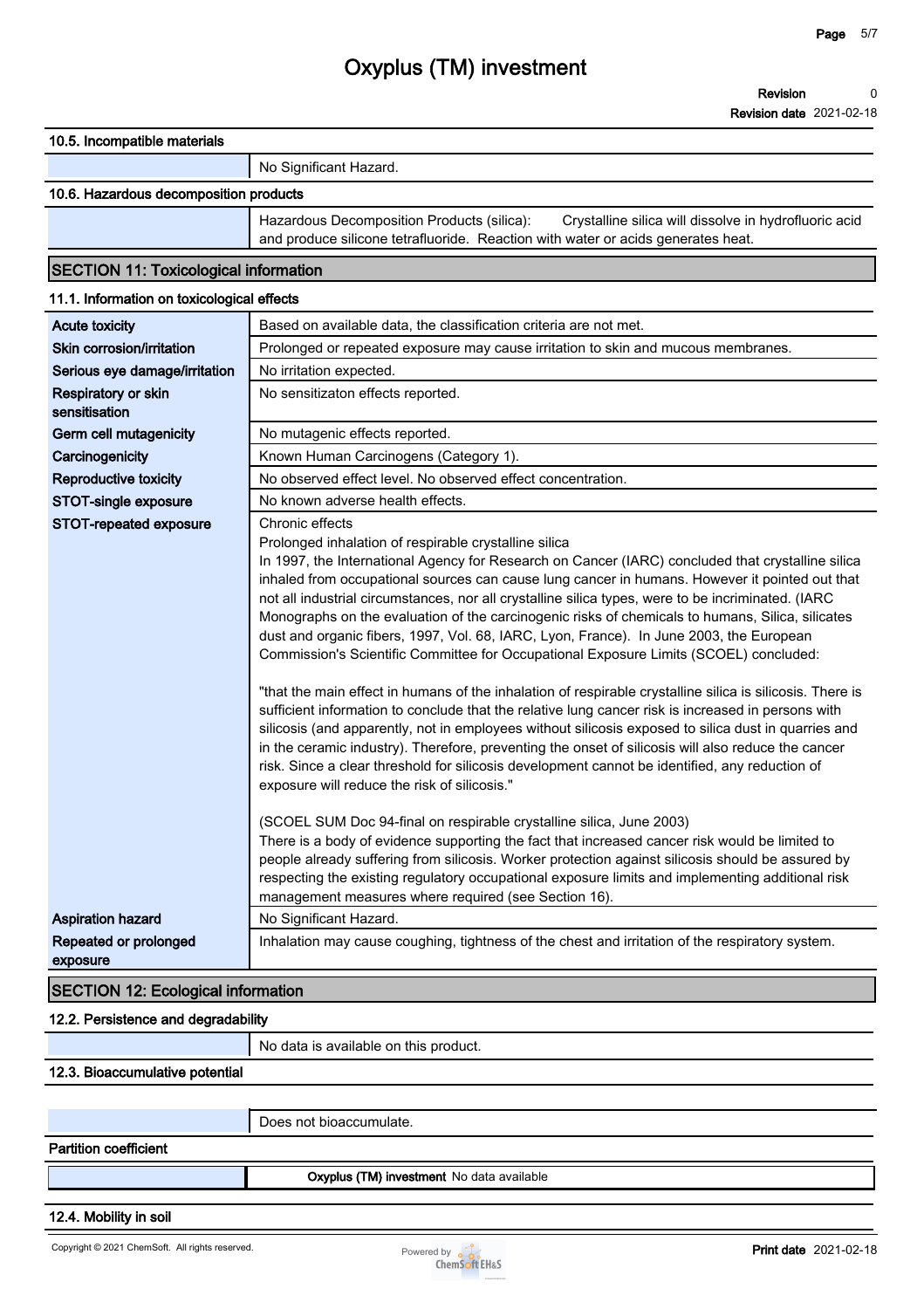| <b>Revision</b>                      |  |
|--------------------------------------|--|
| $D_n$ detains detail $0.024, 0.0140$ |  |

|                                            | <b>Revision date</b> 2021-02-18                                                                                                                                                                                                                                              |
|--------------------------------------------|------------------------------------------------------------------------------------------------------------------------------------------------------------------------------------------------------------------------------------------------------------------------------|
| 12.4. Mobility in soil                     |                                                                                                                                                                                                                                                                              |
|                                            | Not determined.                                                                                                                                                                                                                                                              |
| 12.5. Results of PBT and vPvB assessment   |                                                                                                                                                                                                                                                                              |
|                                            | Not determined.                                                                                                                                                                                                                                                              |
| 12.6. Other adverse effects                |                                                                                                                                                                                                                                                                              |
|                                            | Not applicable.                                                                                                                                                                                                                                                              |
| <b>SECTION 13: Disposal considerations</b> |                                                                                                                                                                                                                                                                              |
| 13.1. Waste treatment methods              |                                                                                                                                                                                                                                                                              |
|                                            | Dispose of in compliance with all. local and national regulations.                                                                                                                                                                                                           |
| <b>Disposal methods</b>                    |                                                                                                                                                                                                                                                                              |
|                                            | Contact a licensed waste disposal company.                                                                                                                                                                                                                                   |
| Disposal of packaging                      |                                                                                                                                                                                                                                                                              |
|                                            | Empty containers can be sent for disposal or recycling.                                                                                                                                                                                                                      |
| <b>SECTION 14: Transport information</b>   |                                                                                                                                                                                                                                                                              |
| 14.1. UN number                            |                                                                                                                                                                                                                                                                              |
|                                            | The product is not classified as dangerous for carriage.                                                                                                                                                                                                                     |
| 14.2. UN proper shipping name              |                                                                                                                                                                                                                                                                              |
|                                            | The product is not classified as dangerous for carriage.                                                                                                                                                                                                                     |
| 14.3. Transport hazard class(es)           |                                                                                                                                                                                                                                                                              |
|                                            | The product is not classified as dangerous for carriage.                                                                                                                                                                                                                     |
| 14.4. Packing group                        |                                                                                                                                                                                                                                                                              |
|                                            | The product is not classified as dangerous for carriage.                                                                                                                                                                                                                     |
| 14.5. Environmental hazards                |                                                                                                                                                                                                                                                                              |
|                                            | The product is not classified as dangerous for carriage.                                                                                                                                                                                                                     |
| 14.6. Special precautions for user         |                                                                                                                                                                                                                                                                              |
|                                            | The product is not classified as dangerous for carriage.                                                                                                                                                                                                                     |
|                                            | 14.7. Transport in bulk according to Annex II of MARPOL 73/78 and the IBC Code                                                                                                                                                                                               |
|                                            | The product is not classified as dangerous for carriage.                                                                                                                                                                                                                     |
| <b>Further information</b>                 |                                                                                                                                                                                                                                                                              |
|                                            | The product is not classified as dangerous for carriage.                                                                                                                                                                                                                     |
|                                            |                                                                                                                                                                                                                                                                              |
| <b>SECTION 15: Regulatory information</b>  |                                                                                                                                                                                                                                                                              |
|                                            | 15.1. Safety, health and environmental regulations/legislation specific for the substance or mixture                                                                                                                                                                         |
| <b>Regulations</b>                         | U.S. FEDERAL REGULATIONS: Oxyplus (TM) investment. CERCLA 103 Reportable Quantity: is<br>not subject to CERCLA reporting requirements. Many states have more stringent release reporting<br>requirements. Report spills required under federal, state and local regulations. |
|                                            | <b>SARA TITLE III:</b><br>Hazard Category For Section 311/312: Chronic health                                                                                                                                                                                                |
|                                            | Section 313 Toxic Chemicals: This product contains the following chemicals subject to Annual<br>Release Reporting Requirements Under SARA Title III, Section 313 (40 CFR 372): None                                                                                          |
|                                            | Section 302 Extremely Hazardous Substances (TPQ): None                                                                                                                                                                                                                       |